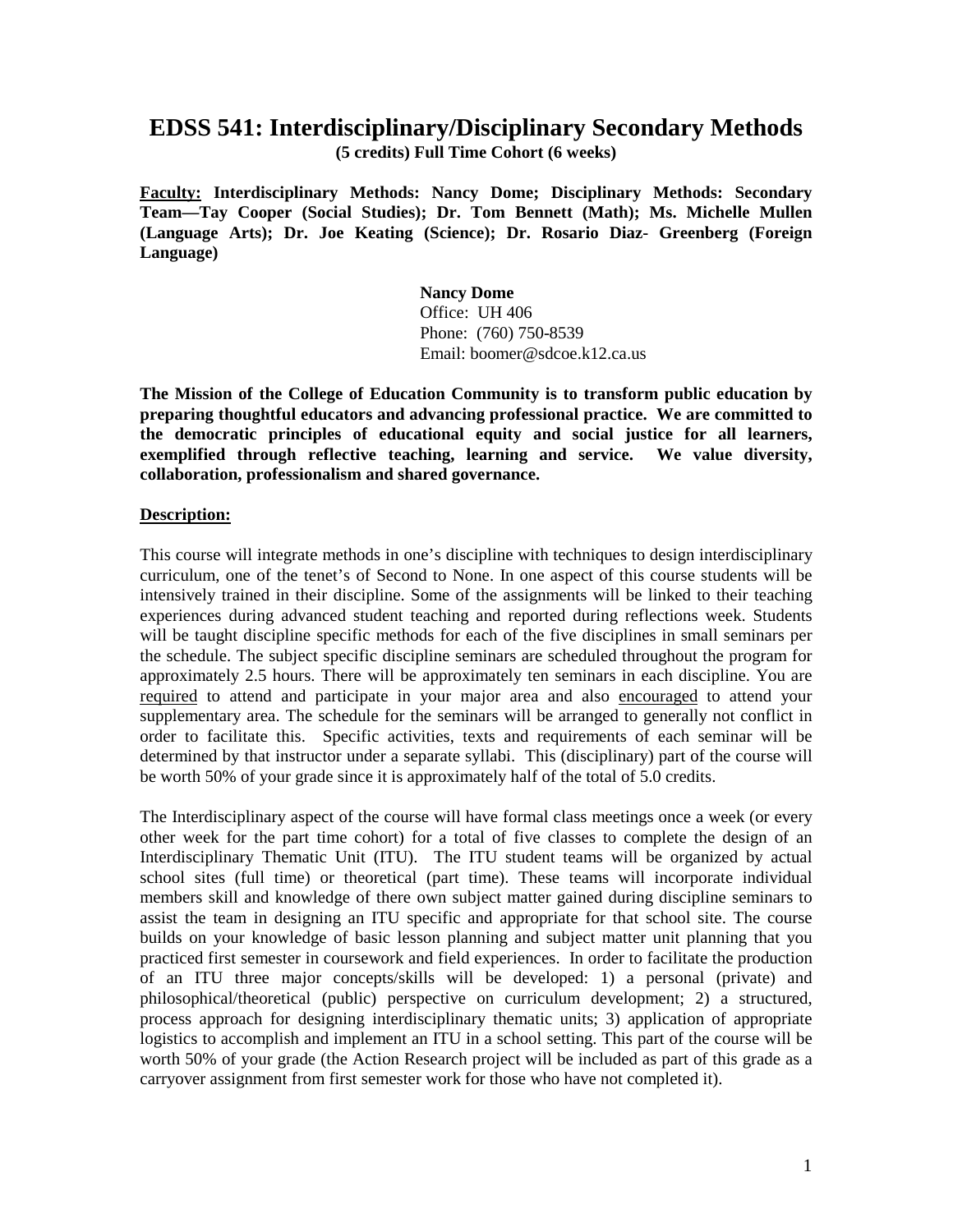#### **Required Text:**

*A Guide for Developing an Interdisciplinary Thematic Unit* (Merrill Press) Second Edition by Roberts and Kellough (1999).

#### **Objectives:**

Upon completion of these two aspects of this course, each student will be able to demonstrate knowledge, understanding, appreciation and applications for:

- 1) Basic frameworks from each major (minor) discipline;
- 2) Basic history, philosophy and strategies utilized in one's major (minor) discipline;
- 3) Curriculum development from a personal and public perspective;
- 4) Application of cooperative learning skills and training methods that are applicable for teachers designing and implementing interdisciplinary curricula;
- 5) Design processes used in the development of an interdisciplinary, thematic units (ITU).

#### **Course Schedule/Overview:**

See master schedule for dates, rooms and faculty for each discipline specific class. The interdisciplinary part of the course will be held Monday from 9-11:15 for the **Inland)** from 12:30-2:45 **(Coastal)** and on Tuesday from 6:00-7:50 every other week for the (**Part-time** ).

Your team should appoint a **group leader** who will be responsible for submitting their groups completed intermediate tasks on time each week. You will receive a *formative (intermediate) assessment* for each of these per your task completion schedule. Your group will also receive a *summative (final) assessment* based on the final presentation and written report on your Interdisciplinary Thematic Unit (ITU) plan. **Individual** as well as **group grades** will used for both formative and summative assessments.

As an individual you also be responsible to complete the assigned readings and reading logs from the text (as a basis for class discussions). In order to evaluate your understanding and ability to apply this process, you will be given a final written exam related to designing Interdisciplinary Thematic Unit (ITU).

#### (**Assignments and Readings listed in bold with \*)**

#### **Class 1: February 11: Hansen Symposium (MANDATORY)**

#### **(\*Read Chapter One-Introduction to ITU)**

- Work Independently in groups—**tasks due (rough draft):**
	- #1 Brainstorm Theme/location/grade level/time frame
	- #2 rationale/justification : should be 1) specific for site as well as 2) inclusion of specific standards that are addressed for each of the disciplines applied and infuse 3) private, personal curriculum philosophy

#### **Due: Group Task Sheet with task #1 and #2**

 **2/14 - you will have to drop this by my office, UH 406**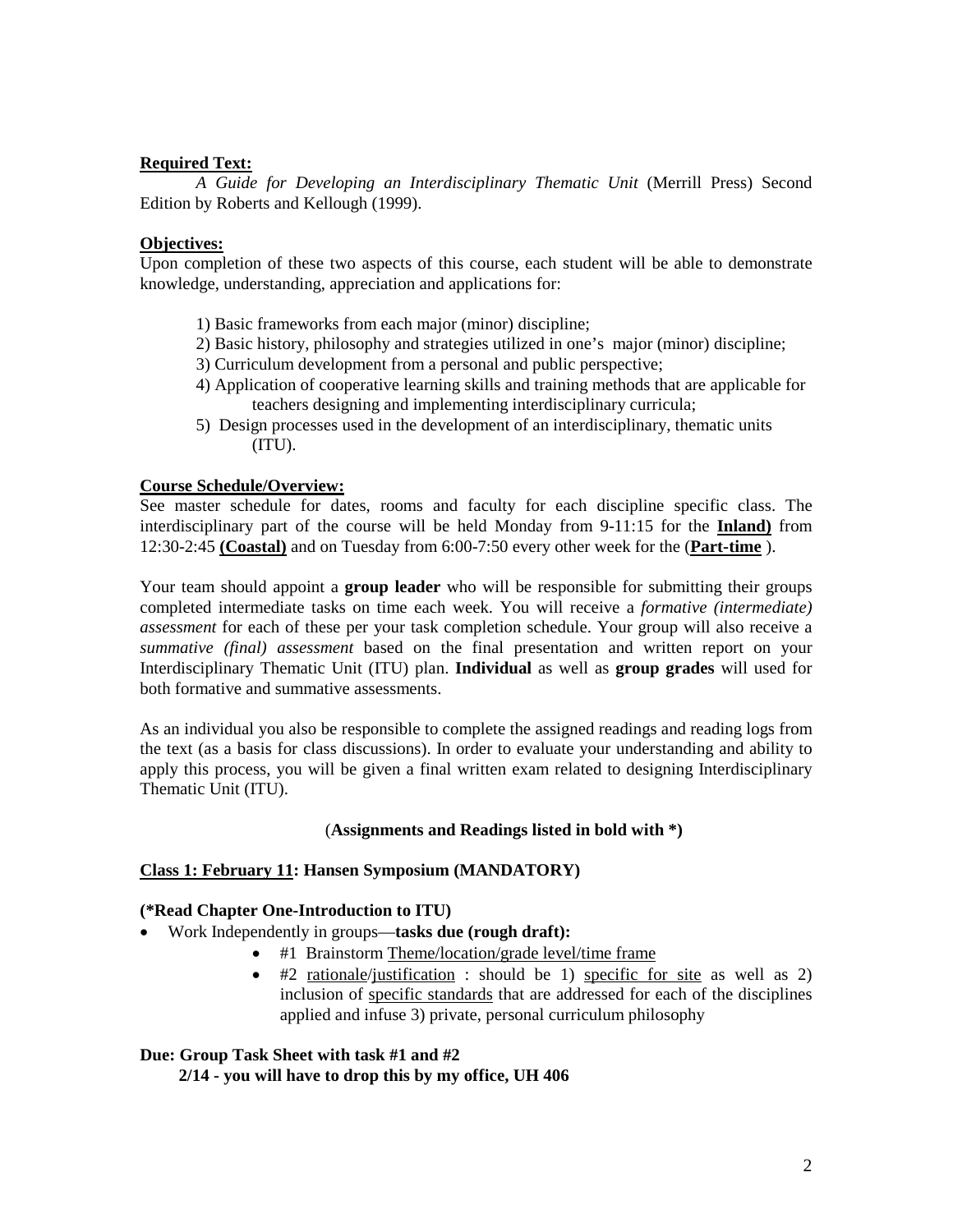## **Class 2: February 13: Diana Sanchez presentation**

Review current trends in educational employment including online applications and behavioral interviewing skills.

## **(\*Read Chapter Two-- Initiating ITU's)**

- Work Independently in groups--**tasks due (rough draft)**:
	- #3 Overview of description of ITU;
	- #4 The overall behavioral objectives (cognitive, psychomotor, affective) as well as the type of assessments that would be used for these ITU objectives (summative/formative)
	- #5 Scope and sequence (matrix) for the time frame of the ITU

#### **Due: Group Task Sheet with task # 3, 4 and 5 Reading Logs Ch 1-2 (2/18 beginning of class)**

## **Class 3: February 18:**

## (**\*Read Chapter Three-- Developing Objectives)**

- Group Discussion of Chapter One, Two and Three
- Work Independently in groups—**tasks due (rough draft):**
- #6 Activities, logistics, resources for each discipline including specific technology applications
- #7 Justification/explanation of how these strategies will be supportive of principle of inclusive education including linguistically and culturally diverse students (**specific attention to SDAIE but also other special needs such as physical challenged etc.)**

## **Due: Group Task Sheet with task #6, 7 Reading Logs Ch. 3**

#### **Class 4: February 20**

#### (\***Read Chapters Four and Five— Assessing and Evaluating and Examples of ITU's)**

- Group Discussion of Chapter 4 and 5
- Work Independently in groups---**tasks due (rough draft):**
- #8 individual discipline lesson plans (each person must write at least one lesson plan)

#### **Due: Group Task Sheet with task #8 Reading Logs Ch. 4-5**

#### **Class 5: March 4**

- #9a Overview of presentation including # 9b (outline of Action Research plan for evaluation of ITU. Small group round robin.
- Any revisions to former sections should be discussed/considered with group

#### **Due: Group Task Sheet with task #9**